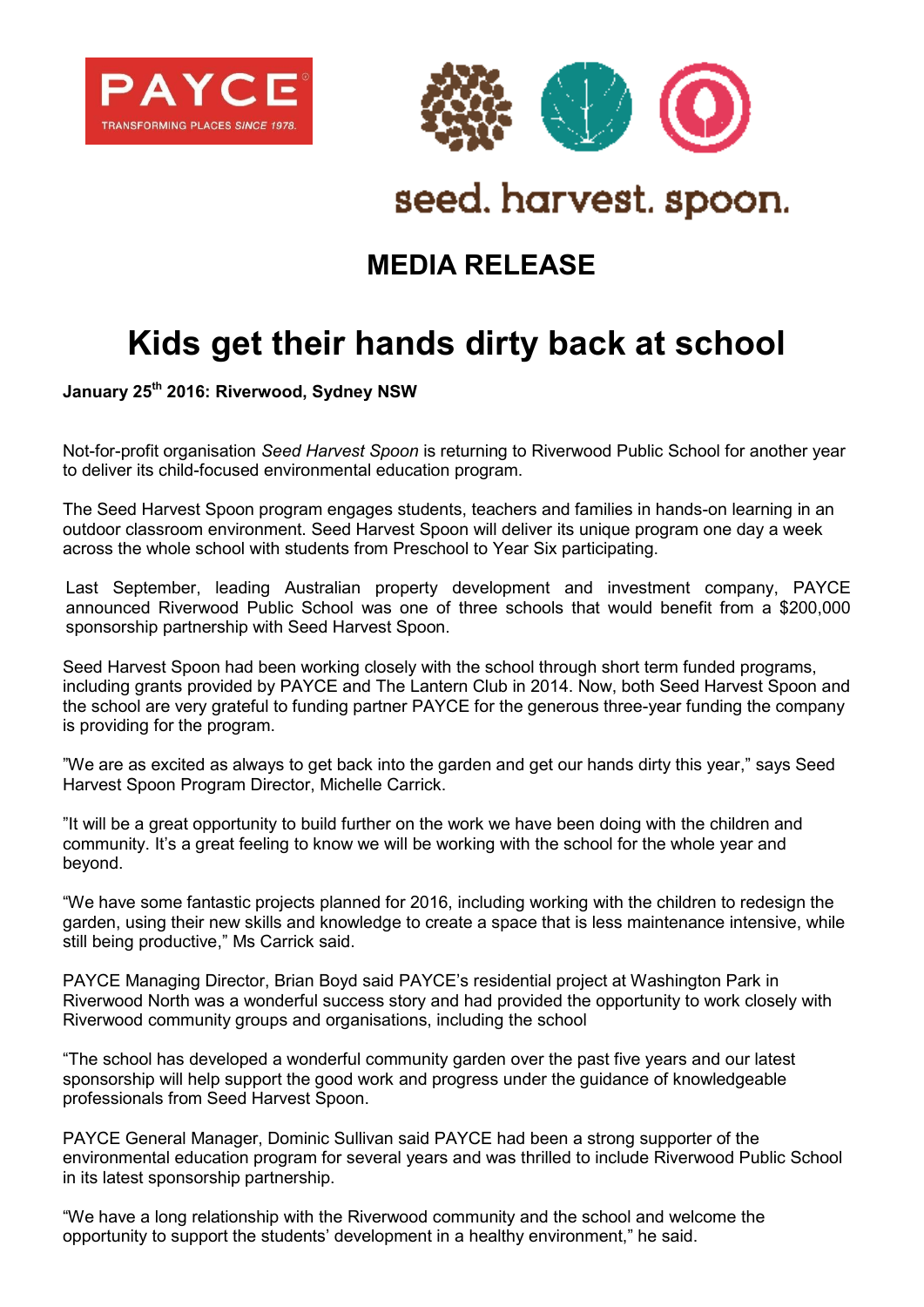Riverwood Public School Principal, Robert Borg shares Seed Harvest Spoon's enthusiasm.

"The students have learned so much already through the Seed Harvest Spoon program. Having Seed Harvest Spoon at our school for another three years will really help the kids take the lead and feel a sense of ownership and achievement about the garden," Mr Borg said.

Children contribute to the community in many important ways, gaining a sense of ownership and cooperation as part of the program, contributing to a healthier world through a healthy lifestyle. Seed Harvest Spoon seek to share their knowledge and experience with the wider community through educational programs designed to provide children with knowledge of how to grow their own food.

Sharing a common passion for natural environments, healthy soil, education, permaculture, and gardening, the founders of Seed Harvest Spoon initially set about creating a Community Garden that would provide an opportunity for children to see where food comes from.

Seed Harvest Spoon became a not-for-profit organisation dedicated to advancing sustainable communities with localised food production through community gardening, environmental education programs in schools and local communities. Children gain a sense of self worth, cooperation and ownership by contributing in tangible and meaningful ways to the well being of the wider community.

Seed Harvest Spoon programs are closely aligned with Australian National Curriculum with a view to embedding sustainable practices through early childhood learning in line with guidelines of the National Quality Framework for Early Childhood, incorporating National Standards for Early Years Learning Frameworks.

For more information about Seed Harvest Spoon and its programs please contact them at [info@seedharvestspoon.com.au](mailto:info@seedharvestspoon.com.au) or visit the [website,](http://www.canadabay.nsw.gov.au/link.aspx?id=1464) www.seedharvestspoon.com.au.

## **ENDS**

**Media Contacts** Seed Harvest Spoon : Michelle Carrick 0438 219 165 PAYCE : Bill Smith 0412 446 058